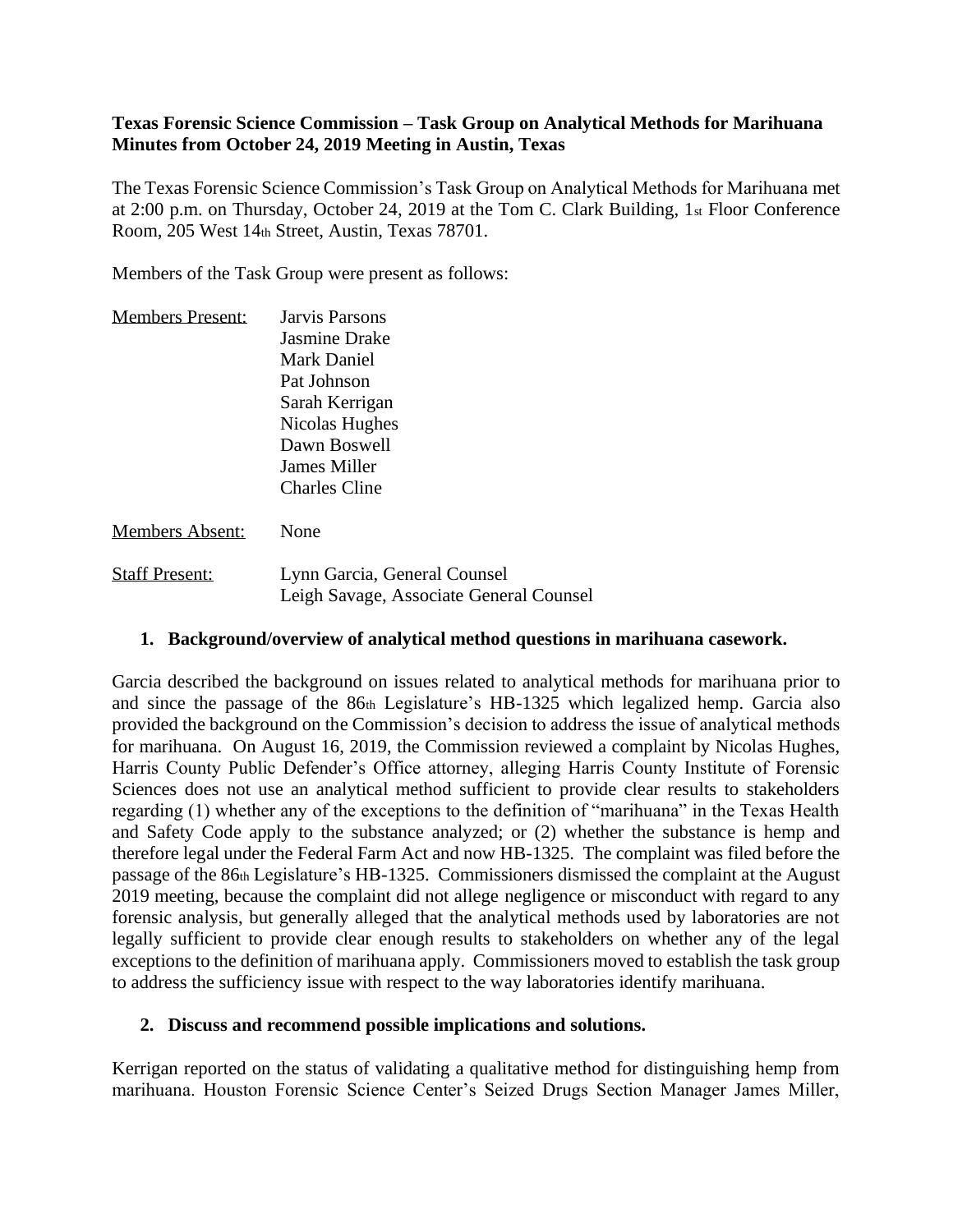Department of Public Safety Seized Drugs Coordinator Charles Cline, and Harris County Institute of Forensic Sciences Drug Chemistry Manager Kay McClain are participating in the effort. The qualitative method is loosely based on the DEA's method for distinguishing hemp from marihuana. The group is currently waiting on materials and supplies for the validation. The group has been running the method and making tweaks/improvements and will begin validating soon.

Garcia reported on accrediting body ANAB's approval of the qualitative method. The Commission asked the accrediting body to approve the qualitative method, and ANAB confirmed its approval of the method as long as reports are limited to qualitative conclusions.

Kerrigan reported that the team discovered during its validation that they may be able to use the same qualitative method for distinguishing hemp from marihuana in oils (found in vape cartridges, etc.). Solids/edibles will always need a full laboratory quantitation. Toxicologists have already been trained to quantitate these substances, so it will just be a matter of training the drug chemists to do the same.

Members addressed issues raised with respect to the definition of marihuana and the analytical methods thought to be insufficient at eliminating some of the exceptions provided in the definition of marihuana. Hughes explained the insufficiency in the definition. Members discussed that laboratories report what is requested by the client—the identification of tetrahydrocannabinoids (THC). However, many attorneys feel the report is insufficient in addressing the exemptions from the definition of marihuana provided under Texas law. In Texas, "marihuana" means the plant Cannabis sativa L., whether growing or not, the seed of that plant, and every compound, manufacture, salt derivative, mixture, or preparation of that plant or its seeds. The term does not include: (A) the resin extracted from a part of the plant or a compound, manufacture, salt, derivative, mixture, or preparation of the resin; (B) the mature stalks of the plant or fiber produced from the stalks; (C) oil or cake made from the seeds of the plant; (D) a compound, manufacture, salt, derivative, mixture, or preparation of the mature stalks, fiber, oil, or cake; (E) the sterilized seeds of the plant that are incapable of beginning germination; or (F) hemp, as that term is defined by Section 121.001, Agriculture Code. Members discussed that the definition was outdated and has not been revised in decades.

Members discussed different ways the definition might be addressed. Scientists and attorney members of the committee disagreed about the understanding of what parts of the plant and types of substances fit under the definition of marihuana such that they are considered a compound, manufacture, salt derivative, etc. Cline and Miller addressed the members to explain their understanding of the identification of marihuana and the laboratory's process in identifying and reporting marihuana. Miller felt the laboratory's identification or non-identification of THC and the manner in which the finding is reported is sufficient under Texas law.

Members also discussed the law with respect to punishment for certain marihuana offenses based on the weight of the substance, (*e.g.* a pan of marihuana brownies could carry a significantly larger penalty because of its weight relative to a smaller sample of plant materials that contains the same quantitative percent of THC). Parsons felt a recommendation by the Commission with regard to different punishment levels is beyond the scope of the Commission's mandate and any recommendation with regard to punishment levels should be left to the Legislature.